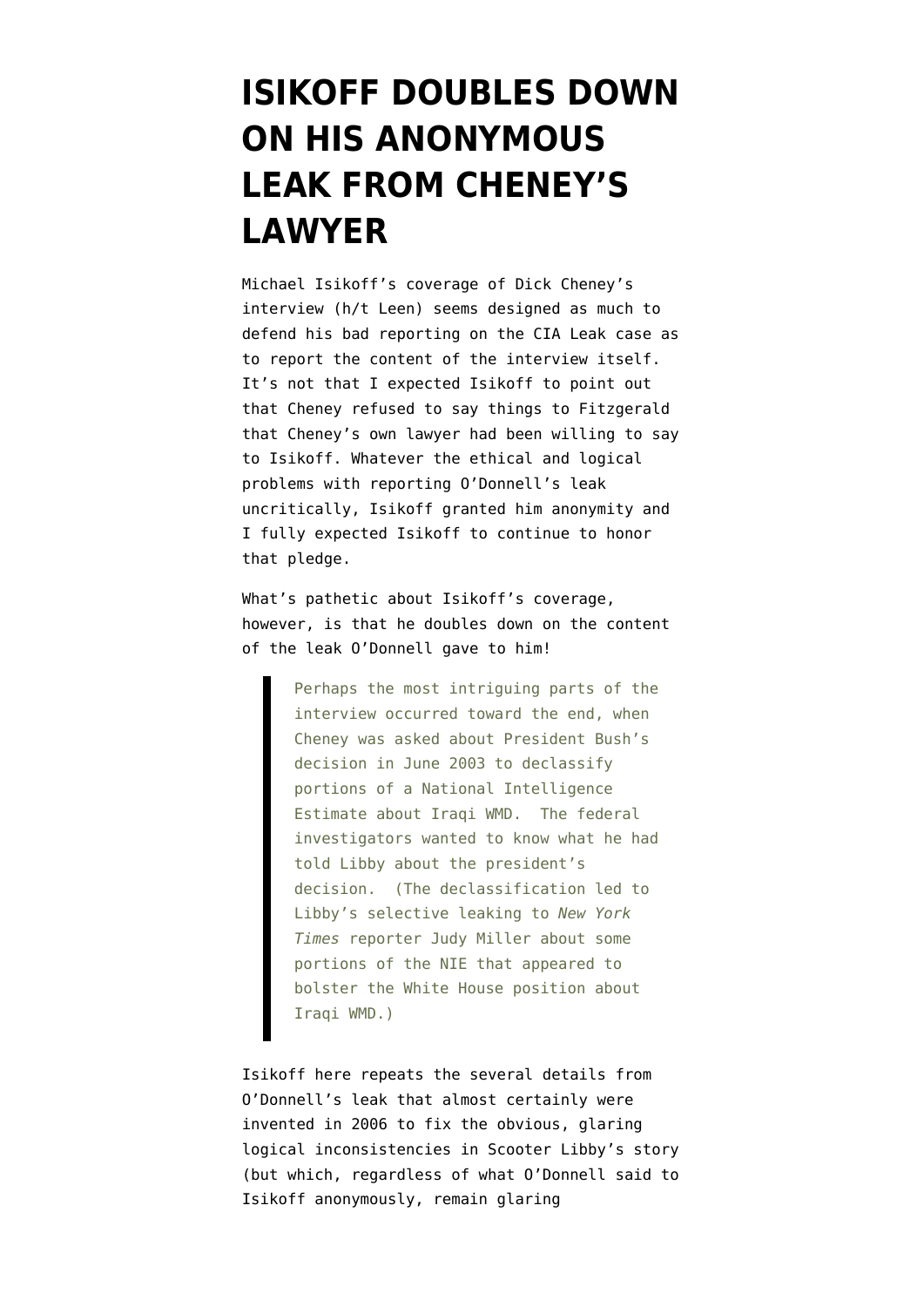inconsistencies): the claim that the declassification occurred, the claim that it occurred in June, and the claim that the declassification led to the leak to Judy Miller. Note, the FBI didn't ask Cheney about the date at all! The only one who mentions the day is Michael Isikoff, based on what Cheney's defense attorney told him. And in fact, some of Cheney's comments during this interview actually undermine that story (though his comments about the NIE declassification are thoroughly incoherent, which ought to make a reporter think twice about the NIE story itself). In other words, Isikoff's reporting on this is actually Isikoff glossing Cheney's interview with comments Cheney's own defense attorney made anonymously to Isikoff at a time when Cheney had the need to shore up the inconsistencies in that part of the story.

And besides≤, don't you think Isikoff should have thought seriously about what it meant that Cheney's NIE story in his interview was so incoherent, but that Cheney's defense attorney gave Isikoff such a coherent story?

Interestingly, Isikoff also goes out of his way to establish his cred here. He notes that Cheney claimed he had a low opinion of Newsweek.

> Asked if he had authorized Libby to provide information about the issue to NEWSWEEK as well as *Time,* Cheney said "he could not conceive" of doing so because "he does not have a very favorable view of NEWSWEEK."

Again, you have to wonder what went through Isikoff's head when he wrote this. Such an unfavorable opinion of Newsweek that when they needed to plant a cover story about the NIE, they chose Isikoff? (Sort of like when OVP wanted to seed its "Libby was not the leaker" story in October 2003, they instructed Scott McClellan to go to Isikoff.) There are several ways to unpack this comment, but Isikoff revels in the claims Cheney made about Newsweek in an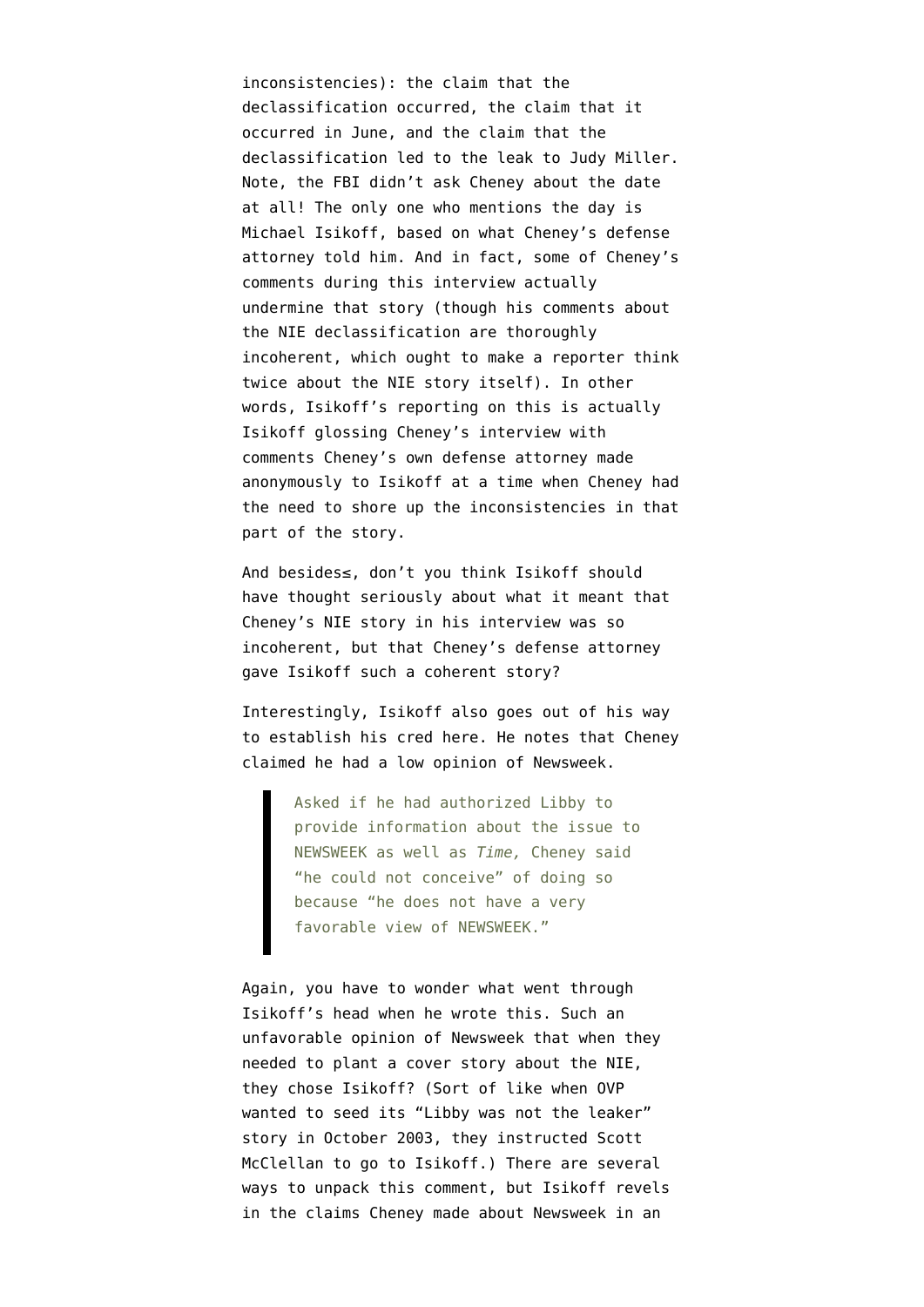interview packed with lies, anyway, and in fact turns the story into "Cheney versus the press" rather than "Cheney using the press."

Also, somewhat bizarrely, Isikoff appears to mis-attribute a comment Cheney made to the NYT. He said,

> (Cheney appeared to have expressed similar views of *The New York Times,* although for reasons that are not clear, portions of the passage in which he discusses the newspaper are redacted.)

## I believe Isikoff is talking about [this passage:](http://www.citizensforethics.org/node/43172)

The Vice President advised he had always been the subject of unfavorable press coverage by [three lines redacted] The Vice President did not recall [name redacted] coverage of the Joe Wilson matter in the week following the publication of Wilson's editorial on 7/6/03 as being a particular problem, but he acknowledged that it was possible. The Vice President advised that he was not aware of any attempts by Libby to complain to [one line redacted] and Libby did not discuss any such plan with the Vice President. WHen asked if he had been told of any conversation that Scooter Libby might have had with [name redacted] Vice President Cheney said it was possible, but that he could not recall.

## The passage shows up in the [FBI notes](http://www.citizensforethics.org/node/43171) this way:

[name redacted] unfavorable coverage–always–that week–he doesn't recall [three letter word redacted] per se being a partic. problem–but it's possible

[name redacted] not aware of plan or if he did talk w/him [half line redacted]